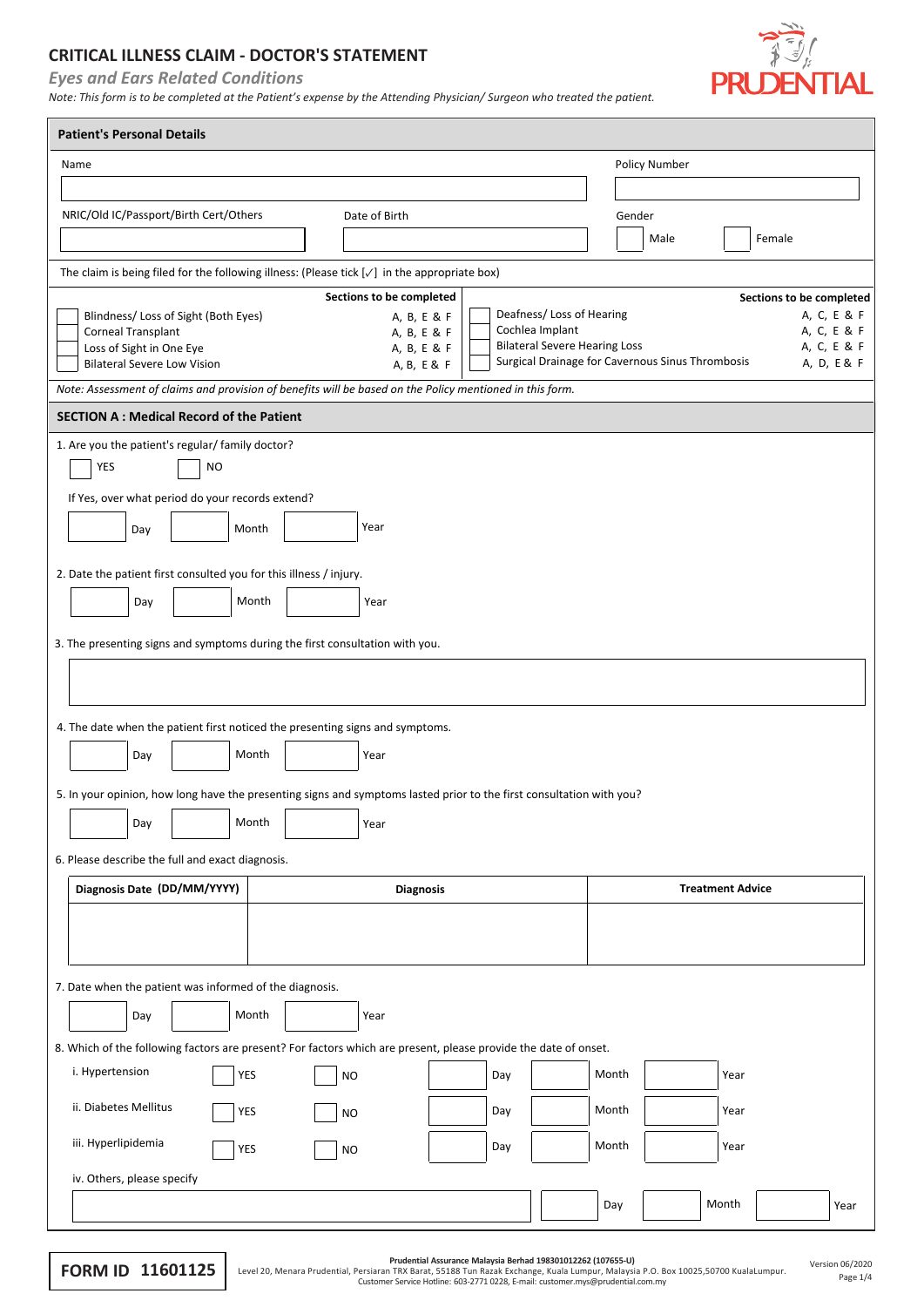| <b>SECTION B</b><br><b>Corneal Transplant</b>                                                                                         | <b>■ Blindness/ Loss of Sight (Both Eyes)</b> | <b>ELOSS of Sight in One Eye</b><br><b>Bilateral Severe Low Vision</b>                                                                                               |
|---------------------------------------------------------------------------------------------------------------------------------------|-----------------------------------------------|----------------------------------------------------------------------------------------------------------------------------------------------------------------------|
|                                                                                                                                       | (To be completed by the Opthalmologist)       |                                                                                                                                                                      |
| 1. Please provide full and exact details of the injury, disease or condition causing blindness, to include the dates of consultation. |                                               |                                                                                                                                                                      |
| Date of Consultation (DD/MM/YYYY)                                                                                                     |                                               | <b>Exact Details Causing Blindness</b>                                                                                                                               |
|                                                                                                                                       |                                               |                                                                                                                                                                      |
|                                                                                                                                       |                                               |                                                                                                                                                                      |
| 2. Please select ( $\checkmark$ ) the relevant cause of blindness                                                                     |                                               |                                                                                                                                                                      |
| <b>Corneal Scarring</b>                                                                                                               | <b>Optic Nerve Atrophy</b>                    | Others. Please specify                                                                                                                                               |
| 3. Were there any associated systemic diseases?                                                                                       |                                               |                                                                                                                                                                      |
| <b>YES</b><br><b>NO</b>                                                                                                               |                                               |                                                                                                                                                                      |
| If Yes, please provide details.                                                                                                       |                                               |                                                                                                                                                                      |
|                                                                                                                                       |                                               |                                                                                                                                                                      |
| 4. What is the visual acuity of both eyes at last consultation (using Snellen eye chart or equivalent)?                               |                                               |                                                                                                                                                                      |
| Last Consultation Date (DD/MM/YYYY)                                                                                                   | <b>Visual Acuity</b>                          | <b>Visual Field</b>                                                                                                                                                  |
|                                                                                                                                       | Left Eye (Uncorrected):                       | Left Eye (Uncorrected):                                                                                                                                              |
|                                                                                                                                       | Right Eye (Uncorrected):                      | Right Eye (Uncorrected):                                                                                                                                             |
|                                                                                                                                       | Left Eye (Corrected):                         | Left Eye (Corrected):                                                                                                                                                |
|                                                                                                                                       | Right Eye (Corrected):                        | Right Eye (Corrected):                                                                                                                                               |
|                                                                                                                                       |                                               |                                                                                                                                                                      |
| 5. What forms of treatment were rendered?                                                                                             |                                               |                                                                                                                                                                      |
|                                                                                                                                       |                                               |                                                                                                                                                                      |
| 6. Is the loss of sight permanent? If Yes, please elaborate?                                                                          |                                               |                                                                                                                                                                      |
| i. Left Eye<br>YES                                                                                                                    |                                               | <b>NO</b>                                                                                                                                                            |
| ii. Right Eye<br>YES                                                                                                                  |                                               | <b>NO</b>                                                                                                                                                            |
|                                                                                                                                       |                                               | 7. Is there any surgery or treatment available that could reinstate vision in either or both eyes? If Yes, please provide information on type of surgery/ treatment. |
| i. Left Eye<br><b>YES</b>                                                                                                             |                                               | <b>NO</b>                                                                                                                                                            |
| ii. Right Eye<br><b>YES</b>                                                                                                           |                                               | <b>NO</b>                                                                                                                                                            |
| 8. Has the patient undergone transplant of a whole cornea or plan to undergo cornea transplant?                                       |                                               |                                                                                                                                                                      |
| YES<br><b>NO</b>                                                                                                                      |                                               |                                                                                                                                                                      |
| If Yes, please provide the surgery date and surgical report.                                                                          |                                               |                                                                                                                                                                      |
| Month<br>Day                                                                                                                          | Year                                          |                                                                                                                                                                      |
| 9. Is there anything in the patient's habits or personal history which would have increased the risk of blindness?                    |                                               |                                                                                                                                                                      |
|                                                                                                                                       |                                               |                                                                                                                                                                      |
|                                                                                                                                       |                                               | 10. Have any of the patient's family (whether living or dead) suffered from eye disease including blindness, cataract, glaucoma or retinitis pigmentosa?             |
| YES<br>NO                                                                                                                             |                                               |                                                                                                                                                                      |
| If Yes, please provide details.                                                                                                       |                                               |                                                                                                                                                                      |
|                                                                                                                                       |                                               |                                                                                                                                                                      |
|                                                                                                                                       |                                               |                                                                                                                                                                      |
| tests results Opthalmologist's reports, etc.)                                                                                         |                                               | Please attach certified true copied of all relevant reports. (E.g. Radiological, CT scanning, Imaging reports Surgical / procedure reports, Visual acuity            |
|                                                                                                                                       |                                               | Prudential Assurance Malaysia Berhad 198301012262 (107655-U)                                                                                                         |

EORM ID 11601125 Level 20, Menara Prudential, Persiaran TRX Barat, 55188 Tun Razak Exchange, Kuala Lumpur, Malaysia P.O. Box 10025,50700 KualaLumpur. Version 06/2020 Pru**dential Assurance Malaysia Berhad 198301012262 (107655-U)**<br>Level 20, Menara Prudential, Persiaran TRX Barat, 55188 Tun Razak Exchange, Kuala Lumpur, Malagysia P.O. Box 10025,50700 KualaLumpur.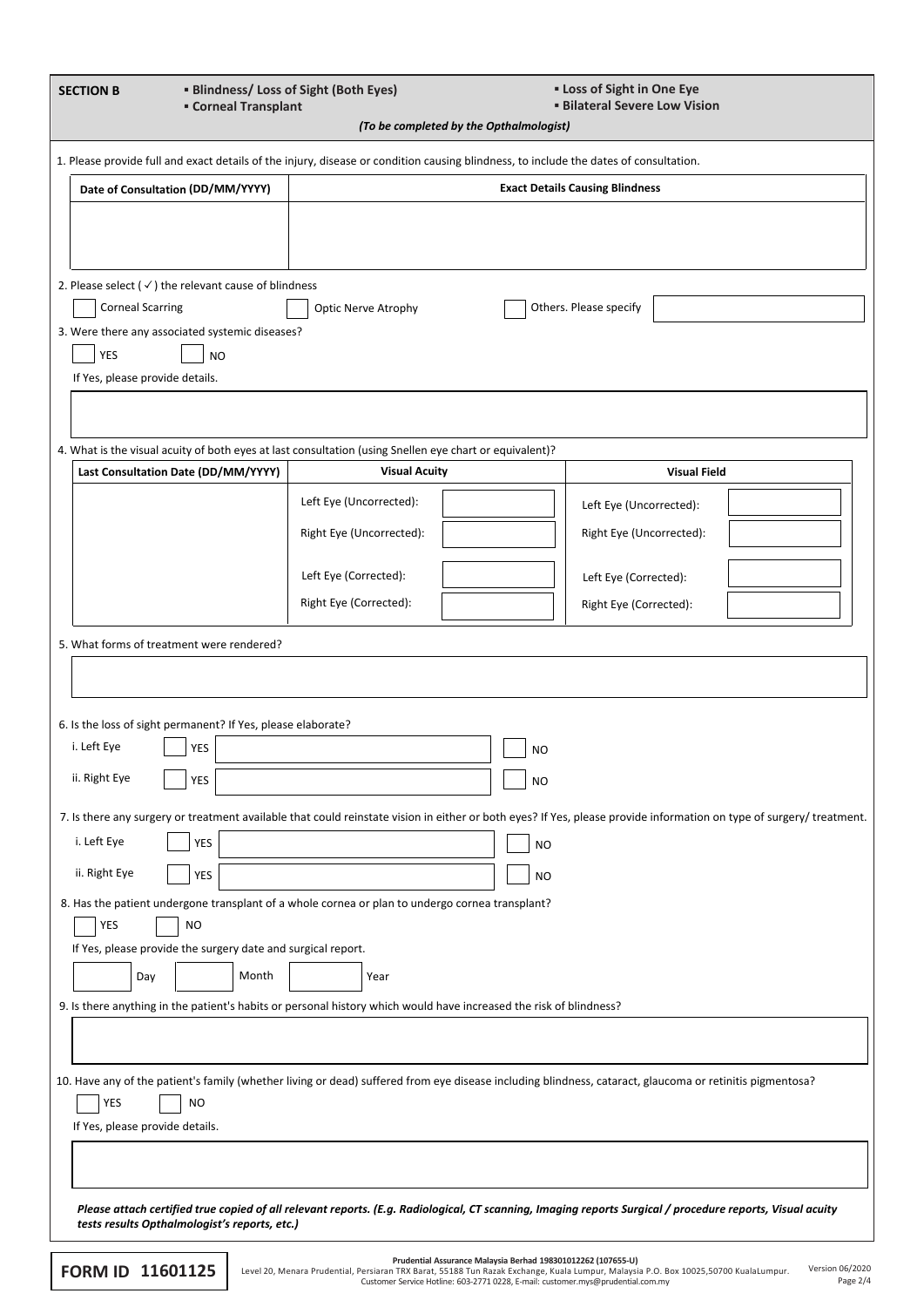| <b>SECTION C</b>        | <b>• Deafness/ Loss of Hearing</b><br><b>E</b> Cochlea Implant                                                                                       |           |           |                      |     |                                                              |           | <b>Bilateral Severe Hearing Loss</b>  | (To be completed by the ENT Specialist)                                                                                                                              |                 |
|-------------------------|------------------------------------------------------------------------------------------------------------------------------------------------------|-----------|-----------|----------------------|-----|--------------------------------------------------------------|-----------|---------------------------------------|----------------------------------------------------------------------------------------------------------------------------------------------------------------------|-----------------|
|                         | 1. Please provide full and exact details of the injury, disease or condition causing deafness/loss of hearing, to include the dates of consultation. |           |           |                      |     |                                                              |           |                                       |                                                                                                                                                                      |                 |
|                         | Date of Consultation (DD/MM/YYYY)                                                                                                                    |           |           |                      |     |                                                              |           | <b>Exact Details Causing Deafness</b> |                                                                                                                                                                      |                 |
|                         |                                                                                                                                                      |           |           |                      |     |                                                              |           |                                       |                                                                                                                                                                      |                 |
|                         |                                                                                                                                                      |           |           |                      |     |                                                              |           |                                       |                                                                                                                                                                      |                 |
|                         | 2. Is the deafness/ loss of hearing permanent? If Yes, please elaborate?                                                                             |           |           |                      |     |                                                              |           |                                       |                                                                                                                                                                      |                 |
| i. Left Ear             | YES                                                                                                                                                  |           |           |                      |     |                                                              | <b>NO</b> |                                       |                                                                                                                                                                      |                 |
| ii. Right Ear           | <b>YES</b>                                                                                                                                           |           |           |                      |     |                                                              | <b>NO</b> |                                       |                                                                                                                                                                      |                 |
|                         | 3. What is the degree of hearing loss in all frequency of hearing using a pure tone audiogram or sound-threshold tests in both ears?                 |           |           |                      |     |                                                              |           |                                       |                                                                                                                                                                      |                 |
|                         |                                                                                                                                                      |           |           |                      |     |                                                              |           |                                       |                                                                                                                                                                      |                 |
|                         |                                                                                                                                                      |           |           |                      |     |                                                              |           |                                       | 4. Is there any surgery or treatment available that could reinstate hearing in either or both ears? If Yes, please provide information on type of surgery/ treatment |                 |
| i. Left Ear             | YES                                                                                                                                                  |           |           |                      |     |                                                              | <b>NO</b> |                                       |                                                                                                                                                                      |                 |
| ii. Right Ear           | <b>YES</b>                                                                                                                                           |           |           |                      |     |                                                              | <b>NO</b> |                                       |                                                                                                                                                                      |                 |
|                         | 5. Has the patient undergone a cochlea implant to correct the hearing loss?                                                                          |           |           |                      |     |                                                              |           |                                       |                                                                                                                                                                      |                 |
| i. Left Ear             | YES                                                                                                                                                  | <b>NO</b> |           |                      |     |                                                              |           |                                       |                                                                                                                                                                      |                 |
| ii. Right Ear           | <b>YES</b>                                                                                                                                           | NO        |           |                      |     |                                                              |           |                                       |                                                                                                                                                                      |                 |
|                         | If Yes, was the cochlea implant temporary or permanent? Please provide the date of surgery and copy of surgical report.                              |           |           |                      |     |                                                              |           |                                       |                                                                                                                                                                      |                 |
| i. Left Ear             | Temporary                                                                                                                                            |           | Permanent |                      | Day |                                                              | Month     |                                       | Year                                                                                                                                                                 |                 |
| ii. Right Ear           | Temporary                                                                                                                                            |           | Permanent |                      | Day |                                                              | Month     |                                       | Year                                                                                                                                                                 |                 |
|                         | 6. Was the patient using any hearing aid on the affected ear prior to surgery on cochlea implant?                                                    |           |           |                      |     |                                                              |           |                                       |                                                                                                                                                                      |                 |
|                         | Yes/No                                                                                                                                               |           |           |                      |     |                                                              |           |                                       | If Yes, please provide the type of hearing aid and duration of usage prior to surgery                                                                                |                 |
| i. Left Ear             | YES                                                                                                                                                  | NO        |           | Type of hearing aid: |     |                                                              |           |                                       | Duration of usage prior to surgery:                                                                                                                                  |                 |
| ii. Right Ear           | YES                                                                                                                                                  | <b>NO</b> |           | Type of hearing aid: |     |                                                              |           |                                       | Duration of usage prior to surgery:                                                                                                                                  |                 |
|                         | 7. How was the hearing while the patient was using the hearing aids?                                                                                 |           |           |                      |     |                                                              |           |                                       |                                                                                                                                                                      |                 |
|                         |                                                                                                                                                      |           |           |                      |     |                                                              |           |                                       |                                                                                                                                                                      |                 |
|                         |                                                                                                                                                      |           |           |                      |     |                                                              |           |                                       |                                                                                                                                                                      |                 |
|                         | 8. Is there anything in patient's habits, personal medical history or occupational hazard which could have increased the risk of loss of hearing.    |           |           |                      |     |                                                              |           |                                       |                                                                                                                                                                      |                 |
|                         |                                                                                                                                                      |           |           |                      |     |                                                              |           |                                       |                                                                                                                                                                      |                 |
|                         |                                                                                                                                                      |           |           |                      |     |                                                              |           |                                       | Please attach certified true copied of all relevant reports. (E.g. Audiometry and sound-threshold tests results certified by an ENT Specialist Surgery               |                 |
|                         | report or hospital reports, Radiological, CT scanning, Imaging reports, Blood and laboratory test results, etc.)                                     |           |           |                      |     |                                                              |           |                                       |                                                                                                                                                                      |                 |
| <b>SECTION D</b>        | <b>- Surgical Drainage for Cavernous Sinus Thrombosis</b>                                                                                            |           |           |                      |     |                                                              |           |                                       |                                                                                                                                                                      |                 |
|                         | 1. What was the underlying cause for the Cavernous Sinus Thrombosis?                                                                                 |           |           |                      |     |                                                              |           |                                       |                                                                                                                                                                      |                 |
|                         |                                                                                                                                                      |           |           |                      |     |                                                              |           |                                       |                                                                                                                                                                      |                 |
|                         | 2. What forms of treatment were rendered?                                                                                                            |           |           |                      |     |                                                              |           |                                       |                                                                                                                                                                      |                 |
|                         |                                                                                                                                                      |           |           |                      |     |                                                              |           |                                       |                                                                                                                                                                      |                 |
|                         | 3. Has the patient undergone surgical drainage of the Cavernous Sinus Thrombosis?                                                                    |           |           |                      |     |                                                              |           |                                       |                                                                                                                                                                      |                 |
| <b>YES</b>              | <b>NO</b>                                                                                                                                            |           |           |                      |     |                                                              |           |                                       |                                                                                                                                                                      |                 |
|                         | If Yes, please provide the surgery date and copy of surgical report.<br>Month                                                                        |           |           |                      |     |                                                              |           |                                       |                                                                                                                                                                      |                 |
| Day                     |                                                                                                                                                      |           |           | Year                 |     |                                                              |           |                                       | Please attach certified true copied of all relevant reports. (E.g. Imaging studies confirming CST eg contrast enhanced CT scan, MR venogram & orbital                |                 |
|                         | venography, Surgical Report of the Drainage for Cavernous Sinus Thrombosis Surgery, etc.)                                                            |           |           |                      |     |                                                              |           |                                       |                                                                                                                                                                      |                 |
| <b>EORM ID 11601125</b> |                                                                                                                                                      |           |           |                      |     | Prudential Assurance Malaysia Berhad 198301012262 (107655-U) |           |                                       |                                                                                                                                                                      | Version 06/2020 |

Prudential Assurance Malaysia Berhad 198301012262 (107655-U)<br>Custom TRX Barat, 55188 Tun Razak Exchange, Kuala Lumpur, Malaysia Dem Razak Exchange, Kuala Lumpur, Malaysia Berhad 198301012262 (107655-U)<br>Customer Service Hot Page 3/4